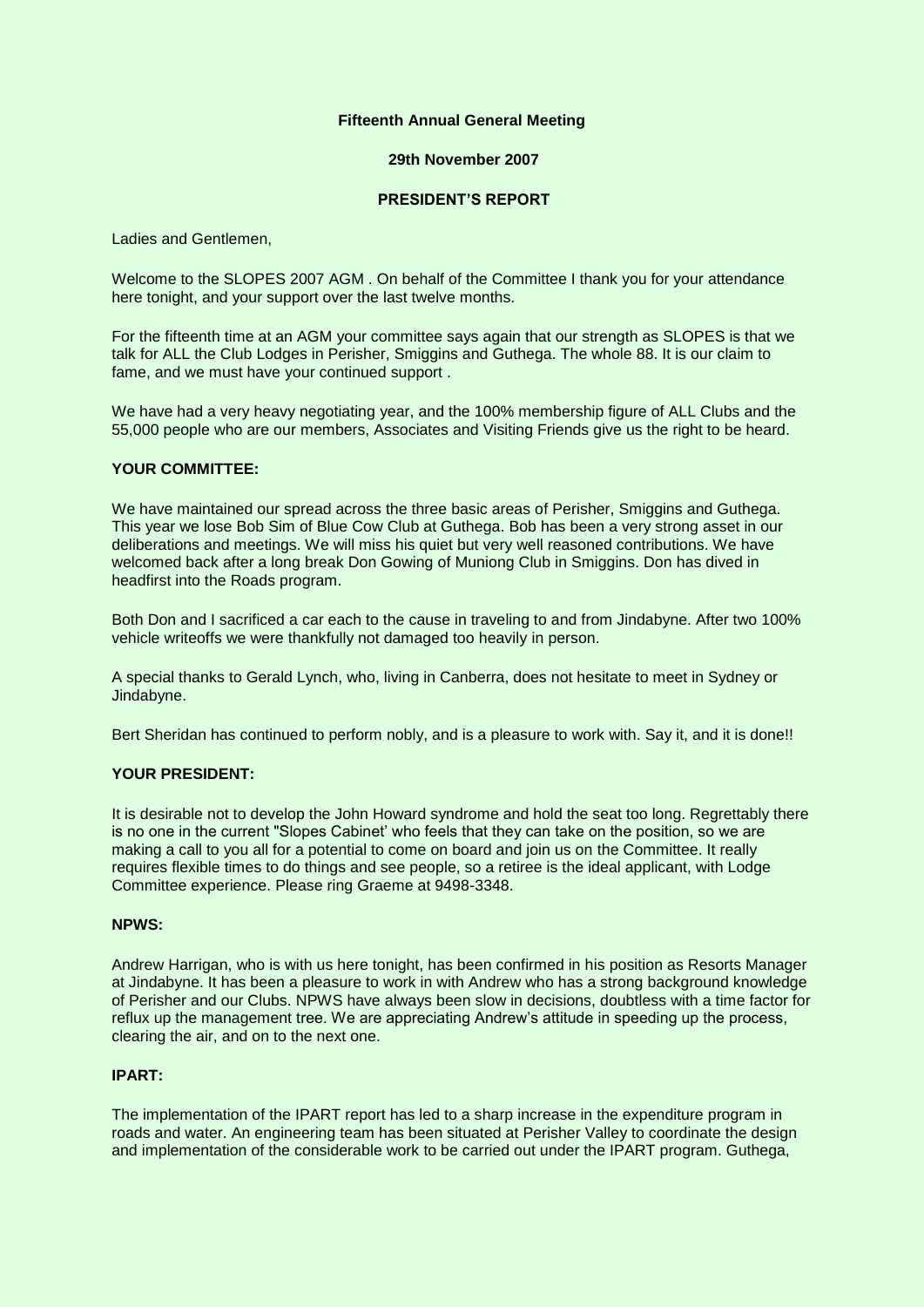who felt the hardest hit under the IPART costs split, are now benefiting with the first monies being spent on roadworks!

## **MSU:**

We are running now in the first year of the MSU budget driven under the IPART outlines. At a meeting on  $26<sup>th</sup>$  November the accounts for the first quarter indicated the operation is running within the budget restraints.

### **BED ALLOCATIONS AND NEW LEASES:**

As you are all aware the first round of bed/lease offers was rejected by over 95% of all Lodges, and NPWS agreed to redraft the lease conditions. NPWS tell us that despite this they are going ahead with the lease offers to the 4 sensible tenders they received in stage 1 rather than abort this part of the process which was their option. We think this is reprehensible and bad form, as we must assume that such offers will be offered the advantage of the new lease conditions negotiated!! This type of bureaucracy for bureaucracy's sake irritates considerably.

There was considerable delay in the release of the second round of the leases, and the documents finally came out in October 2007. NPWS were quite frank in negotiating with Slopes and the Chamber of Commerce, and we had four negotiating meetings. When SLOPES saw the nearly final draft in July we could see the amount of changes that were carried out, and appreciated the time taken to negotiate these internally in NPWS. Particularly as the Crown Solicitor has to approve all the changes.

Your Committee thinks that apart from a few minor items being cleared up as we speak, the lease is legally livable with. In particular a long running problem on physical beds vs head count has been opened for individual club registration. The lease is far too long and convoluted, but as it has to last 50 years some extra conditions could be expected.

Clubs should keep in mind how these extended leases came about. The release of 1320 beds in 1997 included 800 beds for a major development in the new village centre. The centre developers stated at the outset that anything less than 50 years would not stack up. So it was considered that if the centre was to be for 50 years, then all new beds should be for 50 years. This then led to the extension of our existing leases even without new beds being offered for 50 years.

Unfortunately over the last 10 years the climate has been precarious, and the threat of climate change is becoming more realistic. The new leases do handle this quite well, with clauses allowing for "options" at 10 yr break points, and a complete relook at prevailing conditions when assessing lease rentals at these breaks.

The pricing for new beds is fairly reasonable compared to the current valuations of existing beds, particularly for Lodges who do not have to add to their premises .

However the prices of the lease extensions are in SLOPES opinion high. They are highish if the extensions were next year in known conditions, but are really high 20 years away in unknown and dubious conditions.

We also look at the expected failure of the 800 bed village centre, that was hoped to lift our non winter occupancy. The asking prices for beds and leases were more than Perisher Blue could afford, so we can not realistically see anyone else stepping up to the plate. We may be surprised.

The redeeming factor is that the cost per head for Clubs' members is probably affordable for lease extensions of 30 years, if only one could predict what the extension will actually mean.

Summary: For those Clubs who do not need new beds, the proposition of lease extensions now comes at a difficult time. The unknowns are large. Most Clubs would probably prefer the subject to be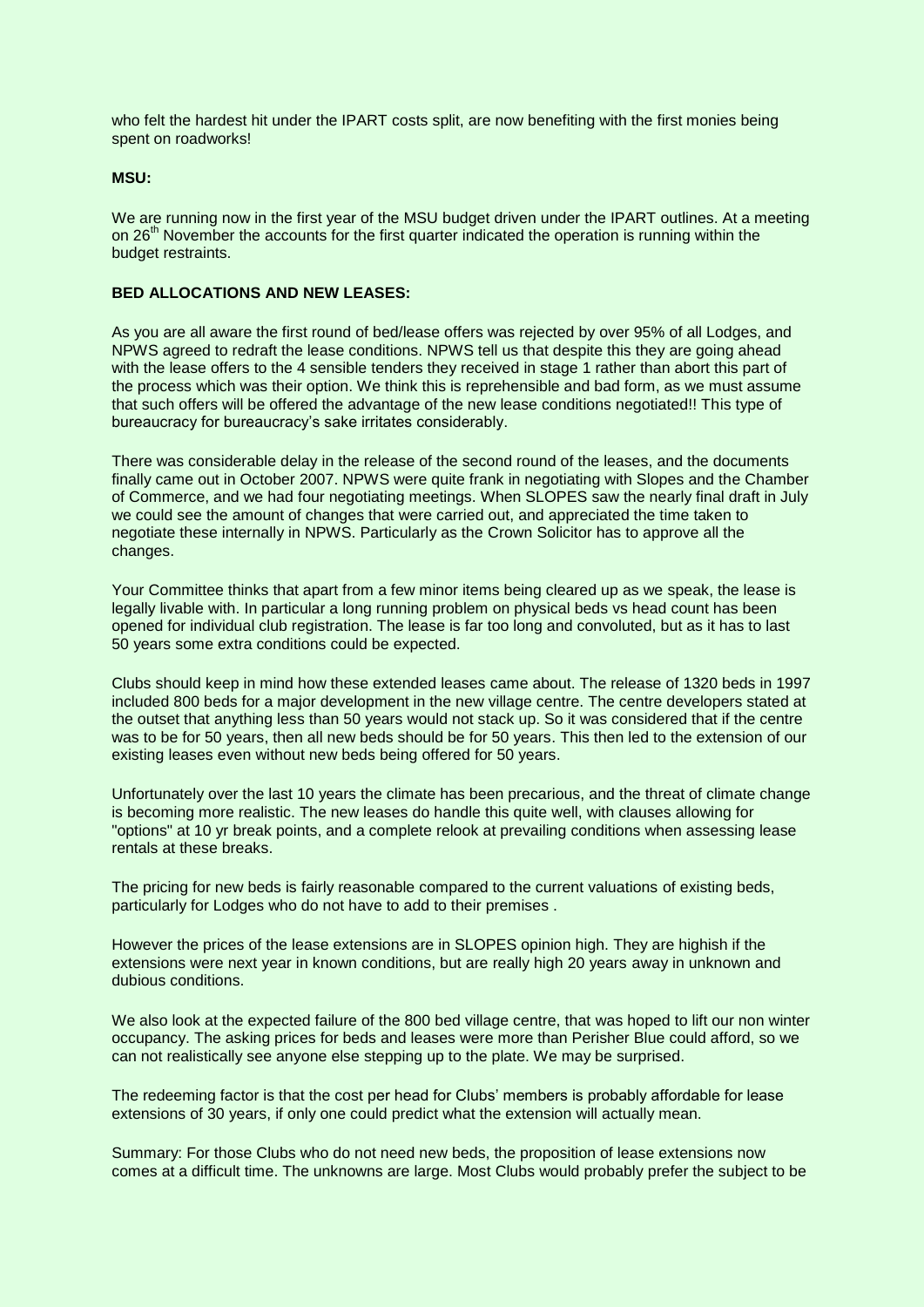deferred until say 2022 when conditions will be more certain. For example, Guthega at present does not even have a ski lift operator past 2013. Noone, repeat noone, however has any idea of the politics in 2022.

## **VALUATIONS:**

The Government valuer shocked us with the 2007 valuations coming in 40% on average higher than 2002, ( which were the same as 1997.)

66 out of our 88 members came in quickly with releases for us to get their values from NPWS, and this enabled us to quickly assess the situation. SLOPES finds it hard to understand the attitude of the remaining 22 Clubs. What is so special about a land valuation that you must keep it private?? Sooner or later it will be on the web, the same way that anyone can obtain a valuation on any property in NSW.

The fact that we held authorisations from 75% of the Clubs to negotiate enabled us to develop arguments, and finally to hire a well respected valuer for his opinions. This gave us the courage to determine to go to court if necessary, although the SLOPES bank balance would have been somewhat precarious facing up to a \$30-40,000 cost if we lost. Our valuer advised us that it was fortunate that we held proxies for 75% of lodges, as if we only held 50%, then the fact that the other 50% were accepting the valuations without challenge would be taken as evidence that the valuations were deemed to be fair!!!

We were finally able to negotiate a 7% discount (even for the 22 non cooperative Clubs), which brought the average increase back to 30%. As the CPI increase for the 10 years had been 29.2% we felt we were in the range of the potential outcome of a three mediator party decision, which would always be a compromise.

Through the process NPWS played a very fair position. The valuations were not of their making, but they could see the impact on us. Neither of us wanted to go to court, and the final agreement was on the basis of withdrawal of all objections.

We cooperated very well with the Commercial lodges in the negotiations, and split the costs of our Valuer with them on a proportionate basis, and received their cheque within 24 hrs!

## **GREASE TRAPS:**

NPWS now have sufficient water supply data to believe that there are quite a few defective grease traps allowing excessive cold ground water to enter the sewage system. This works against sewage digestion. Some Lodges appear to have removed their grease traps. Some grease traps are grossly undersize. This summer a survey will be taken to attack this problem. Grease traps also serve a valuable function in "grease" removal which reduces the sewage plant load.

A contractor paid for by MSU is charged with the responsibility of clearing grease traps once a year, so lodges doing it themselves is a redundancy.

The expense of disposing of the grease trap refuse is becoming high in the budget.

## **STREET NAMES:**

New street names have now been allocated and approved by the Street Names Authority for 95% of the streets, and many signs will be up for next season.

# **PROJECT SIGNS:**

For the next few years there will be many different major projects in progress. Signs will be erected explaining to all what the projects are about.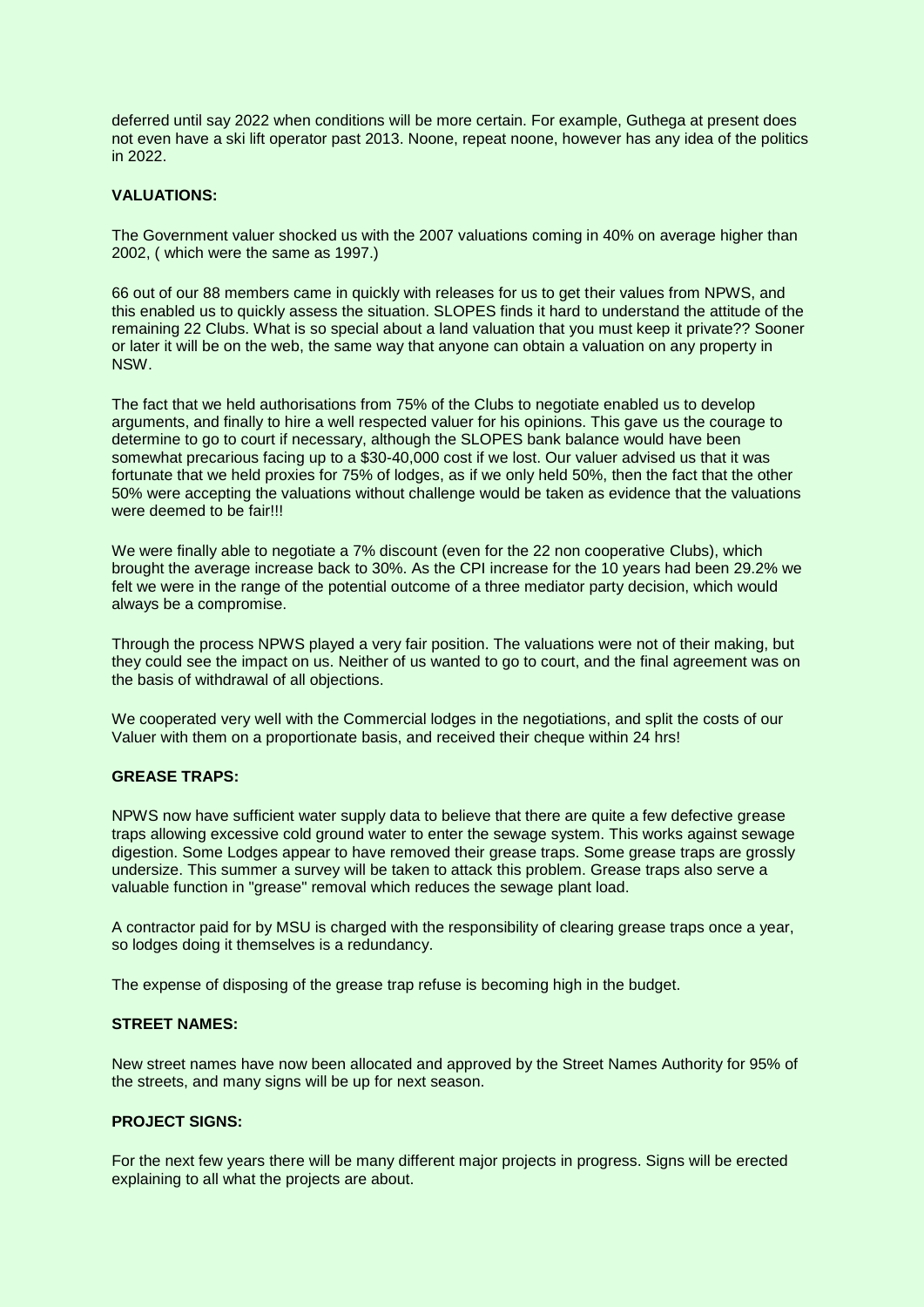# **X-COUNTRY SKIING**

The X-country building is being rebuilt this summer by the X-country enthusiasts with government grant aid plus their own fund raising, and there will be a residential building manager. We believe that having a new managed focal point will see an uplifting of the attention paid to this very important part of our snow life.

## **GAS SUPPLY:**

NPWS and ELGAS are working together in the next 6 months to clear up the current unknown situations as to when and where will gas reticulation take place. SLOPES has registered the point that it should be cleared up promptly as to which areas can be, or may be, or won't be reticulated, so that sensible long term decisions can be made by Club Boards.

## **FIRE AND SAFETY AUDITS:**

We raised strong objections with NPWS about the Audits, but regrettably achieved little.

Members must be aware of the dangers of proceeding with what they think are approved NPWS audits without checking first with Department of Planning. When it is all over, it is Planning who have the final say re buildings in the Park.

The expense of Club funds in this task has been enormous with multi million dollars being spent due to the NPWS decision to look at the 2005 BCA as a benchmark, despite legislation demanding this to be non existent. The project crept up on us due to the lengthy time between audits being done and the ultimatums being issued. We should have made a challenge, legal if necessary, at the outset, but it went too far and became locked in for NPWS.

SLOPES recommend that Clubs talk with Planning first before paying out large sums to independent consultants.

# **PERISHER BLUE:**

The valley is humming with activity on the installation of new massive snow making water pipelines. Perisher Blue are spending some \$13 million last year and this year on snowmaking to give better control of coming seasons. Peter Brulisauer will outline tonight their plans. P/B are protecting their financial future, but their protection is also ours!!

# **OVERALL PERISHER AREA MANAGEMENT:**

We operate under strong disadvantage compared to our Australian Competitors. The Victorian operations collect all the gate fees and rentals for their own use in the snow. Thredbo collect and use all the rentals for their operations. Our rentals and a considerable proportion of the gate fees leave us to go to other NPWS operations. The Millions of Dollars per year add up to a very large sum over 20- 30 years. This is a core reason why we are now forced to attempt to catch up with heavy MSU fees to cover the capital works costs being forced upon us .

We still believe that the best Operation Management for us would be a headlease where the headlessor is a separate corporation, not dominated by any one existing stakeholder. This is basically the Victorian model.

SLOPES had to break away from any potential arrangement with Perisher Blue to be the head lessor as we could not obtain written confirmation from them of a management structure, but this does not mean that the Bret Walker report did not have merit. Walker recommended a head lease arrangement, but did not necessarily nominate Perisher Blue as the head lessor.

#### **THE 2007 SEASON**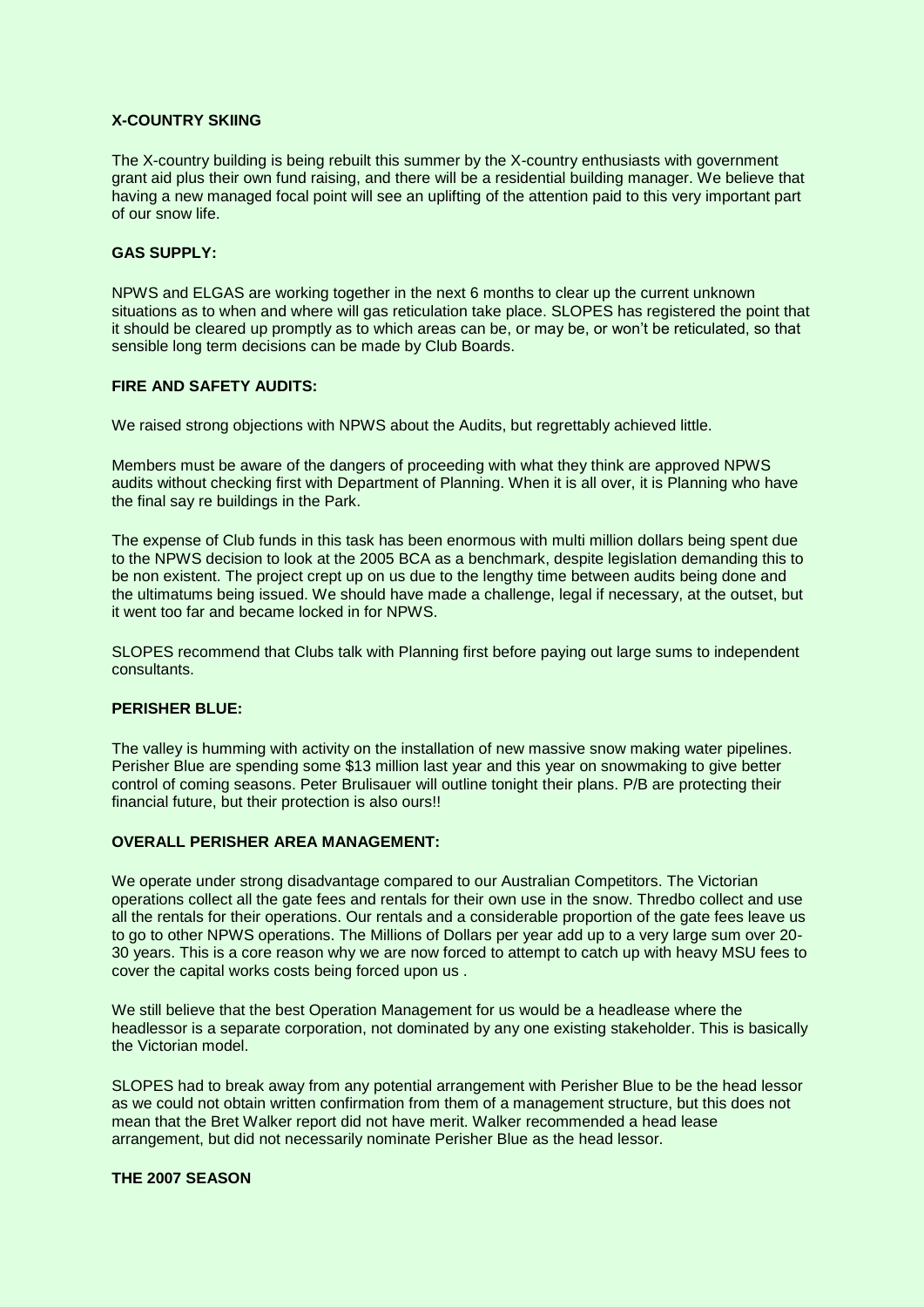Started with a hell of a bang, which went well for the school holidays, but August was disappointing and September faded away. Classified as average, it was a lot better than 2006, but still not a GOOD SEASON. Many vacancies in Club bookings by those who were burnt by the bad season in 2006.

# **INSURANCES:**

Going well. A low claims year, and SNOWLINE (the new name for the brokers SLOPES works with) have expanded their base further in Thredbo, so gaining more negotiating power. SLOPES has had no reports of any dissatisfaction with Snowline. No doubt the insurance issue was a major SLOPES success.

# **SKI LIFT DISCOUNTS:**

A messy start this year and it became confusing. One lodge handled it well for their members and their lodge. We will try better next year.

## **EMS:**

The log books as we know them are phasing out as having served their introductory purpose.. The EMS project so far has been positive in gaining skiers awareness that we are in a National Park, and should act accordingly in working for the environment. The information process is now being reviewed and a new format will be coming through concentrating on those items we can control.

It is a fundamental item in the Plan of Management for the Park that EMS does rate, and must be fostered and encouraged., and all tenants should and must cooperate.

## **BACK TO PERISHER IN 2008:**

As the attached page will tell you, we are organising a fun week for the first week of the April School Holidays for NSW and ACT next year. The dates are 12<sup>th</sup>-19<sup>th</sup> April.

A key event will be a 6.2km fun run from Perisher gap to Charlottes, and other things to do will give you a happy autumn week at Perisher. We have 1650 Club beds in Perisher, and it is the answer for what to do with the kids in the Hols. Most Clubs have discounted accommodation.

## **Graeme Anderson**

**PRESIDENT SLOPES**

# BACK TO PERISHER APRIL 12-19TH 2008

**THE FIRST WEEK OF THE SCHOOL HOLIDAYS IS APRIL 12-19TH IN 2008**

**All of us who have been to Perisher in Summer or Autumn have loved it, but it is often lonely. We have 1600 Club Beds in Perisher and we hope to achieve at least 1200 visitors enjoying themselves at the same time and saying G'day.**

**Activities will include:**